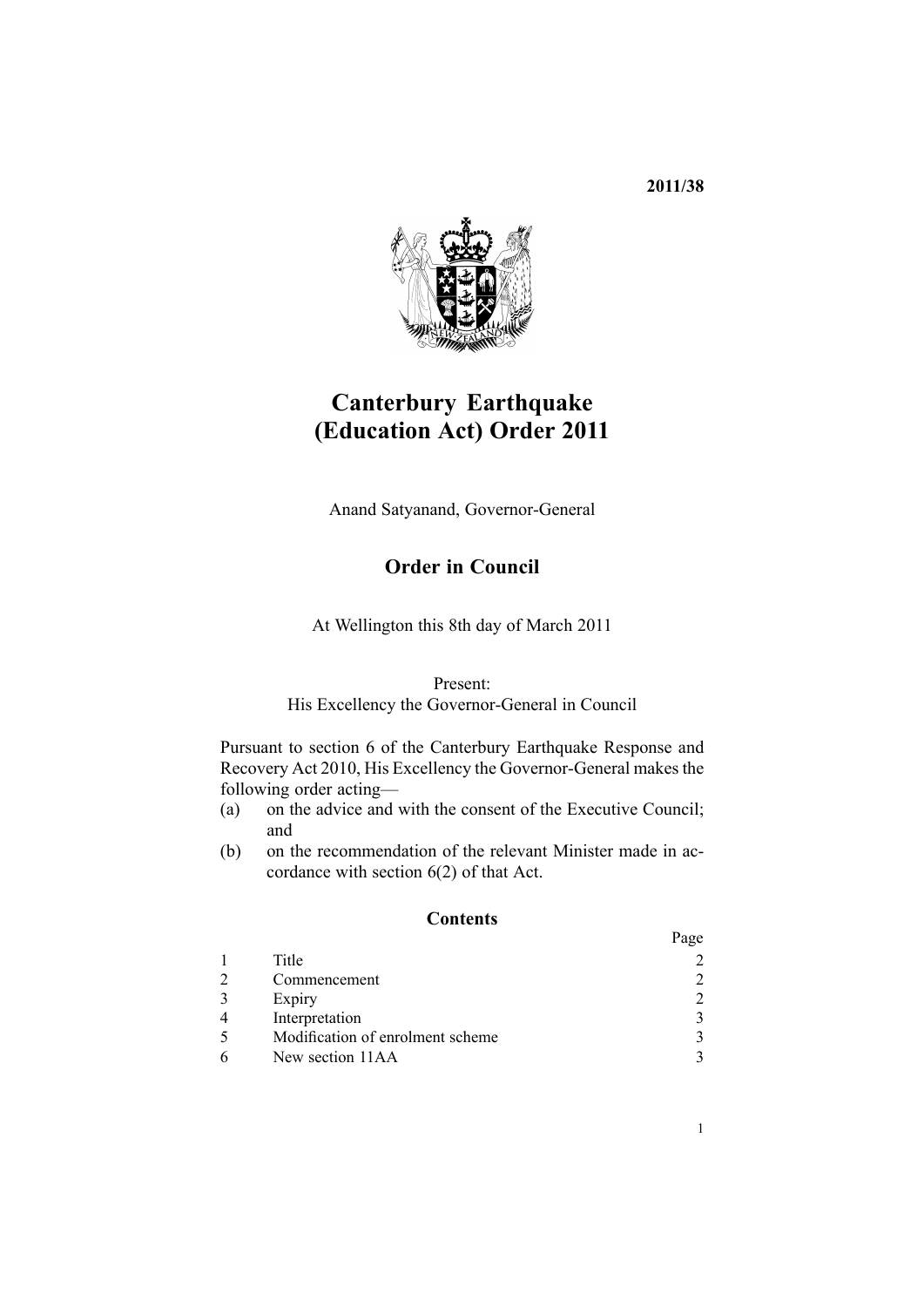<span id="page-1-0"></span>

| cl 1 |                  | a aqaan wax<br>Act) Order 2011                                                                    | 2011/38 |
|------|------------------|---------------------------------------------------------------------------------------------------|---------|
|      |                  | 11AA Purpose of special enrolment scheme for school<br>in specified area                          | 3       |
| 7    |                  | New section 11CA                                                                                  | 4       |
|      |                  | 11CA Special enrolment scheme                                                                     | 4       |
| 8    | New section 65DA |                                                                                                   | 4       |
|      |                  | 65DA Minister may vary meaning of half-day<br>immediately                                         | 5       |
| 9    |                  | New section 78HA                                                                                  | 5       |
|      |                  | 78HA Further purpose of Part in relation to managing<br>risk resulting from Canterbury earthquake | 5       |
| 10   |                  | New section 78IA                                                                                  | 5       |
|      | 78IA -           | Further application of interventions to manage<br>risk resulting from Canterbury earthquake       | 5       |
| 11   |                  | New section 78LA                                                                                  | 6       |
|      |                  | 78LA Action plan to manage risk resulting from<br>Canterbury earthquake                           | 6       |
| 12   | statement, etc   | Exemption with respect to annual report, audit, financial                                         | 6       |
| 13   | service          | Extension of meaning of home-based education and care                                             | 7       |
| 14   | 317              | Exemption from regulations made under section 314 or                                              | 8       |
| 15   |                  | Modification of Education (Early Childhood Centres)<br>Regulations 1998                           | 8       |

# **Order**

## **1 Title**

This order is the Canterbury Earthquake (Education Act) Order 2011.

#### **2 Commencement**

This order is deemed to have come into force on 22 February 2011.

#### **3 Expiry**

This order expires on the close of 1 April 2012.

# **Canterbury Earthquake (Education**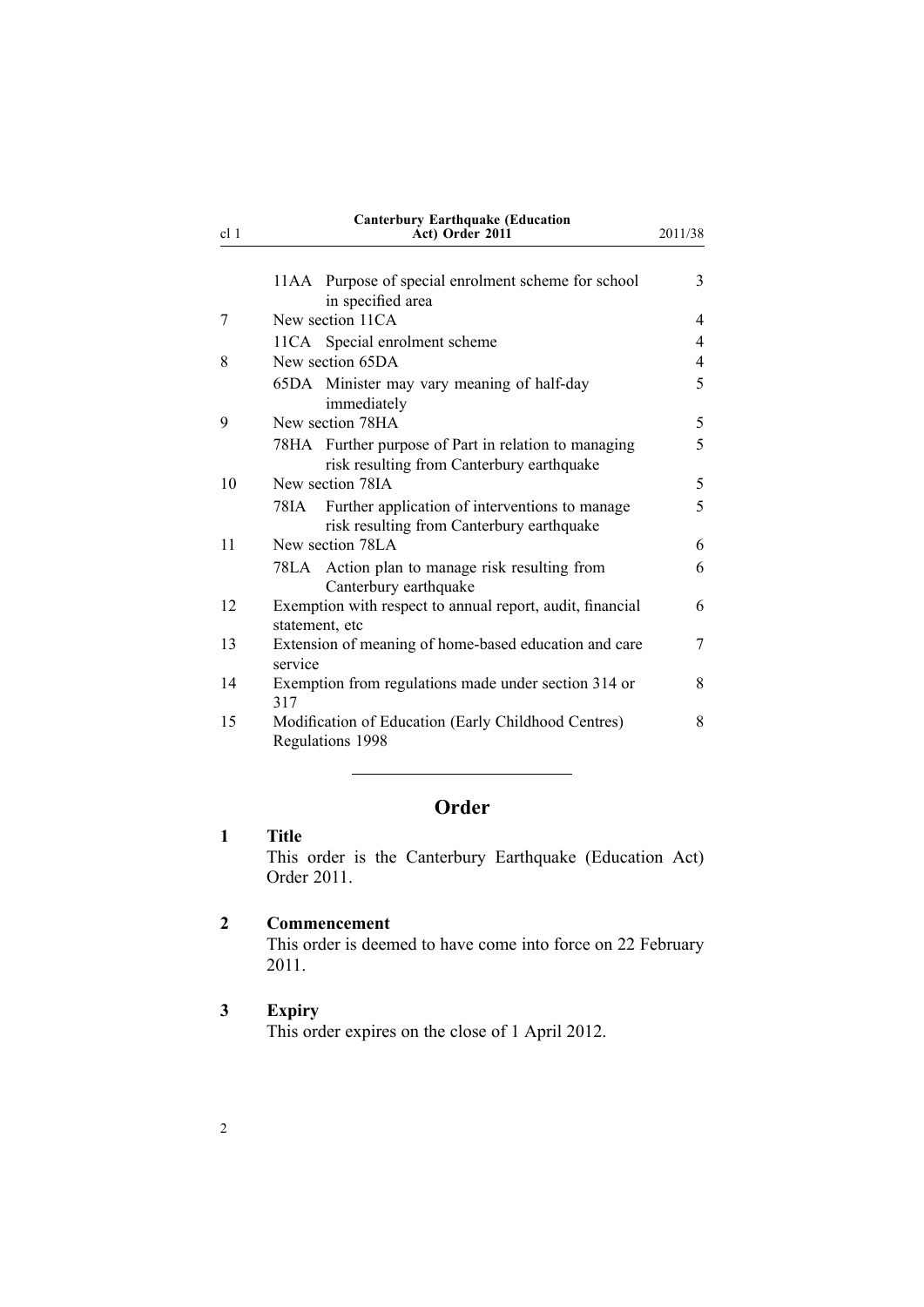#### **4 Interpretation**

<span id="page-2-0"></span>2011/38

(1) In this order, unless the context otherwise requires,— **Act** means the [Education](http://www.legislation.govt.nz/pdflink.aspx?id=DLM175958) Act 1989

**another enactment** means any 1 or more of the following:

- (a) Education (Early Childhood Centres) [Regulations](http://www.legislation.govt.nz/pdflink.aspx?id=DLM247710) [1998](http://www.legislation.govt.nz/pdflink.aspx?id=DLM247710):
- (b) Education (Early Childhood Services) [Regulations](http://www.legislation.govt.nz/pdflink.aspx?id=DLM1412500) [2008](http://www.legislation.govt.nz/pdflink.aspx?id=DLM1412500):
- (c) Education [\(Home-Based](http://www.legislation.govt.nz/pdflink.aspx?id=DLM165941) Care) Order 1992

**specified area** means the districts of the following territorial authorities:

- (a) Christchurch City Council:
- (b) Selwyn District Council:
- (c) Waimakariri District Council.
- (2) Any term or expression that is not defined in this order but that is defined in the [Education](http://www.legislation.govt.nz/pdflink.aspx?id=DLM175958) Act 1989 or the [Education](http://www.legislation.govt.nz/pdflink.aspx?id=DLM356731) Act [1964](http://www.legislation.govt.nz/pdflink.aspx?id=DLM356731) or the Canterbury [Earthquake](http://www.legislation.govt.nz/pdflink.aspx?id=DLM3233000) Response and Recovery Act [2010](http://www.legislation.govt.nz/pdflink.aspx?id=DLM3233000) has, in this order, the meaning given to it by that Act.
- (3) Any modifications and extensions to the [Act](http://www.legislation.govt.nz/pdflink.aspx?id=DLM175958) or to another enactment made by this order do not affect the text of the Act or enactment but require it to be read as if it had been amended in the manner indicated in the order.

### **5 Modification of enrolment scheme**

While this order is in force, <sup>a</sup> student who is enrolled at <sup>a</sup> school in the specified area on 22 February 2011 continues to be regarded as living in the home zone of the school for the purposes of that school's enrolment scheme.

### **6 New section 11AA**

While this order is in force, the [Act](http://www.legislation.govt.nz/pdflink.aspx?id=DLM175958) must be read as if the following section were inserted after [section](http://www.legislation.govt.nz/pdflink.aspx?id=DLM177484) 11A of the Act:

### "**11AA Purpose of special enrolment scheme for school in specified area**

The purpose of <sup>a</sup> special enrolment scheme under section 11CA is to manage risk that may occur as <sup>a</sup> result of the Canterbury earthquake to the network of schools and to the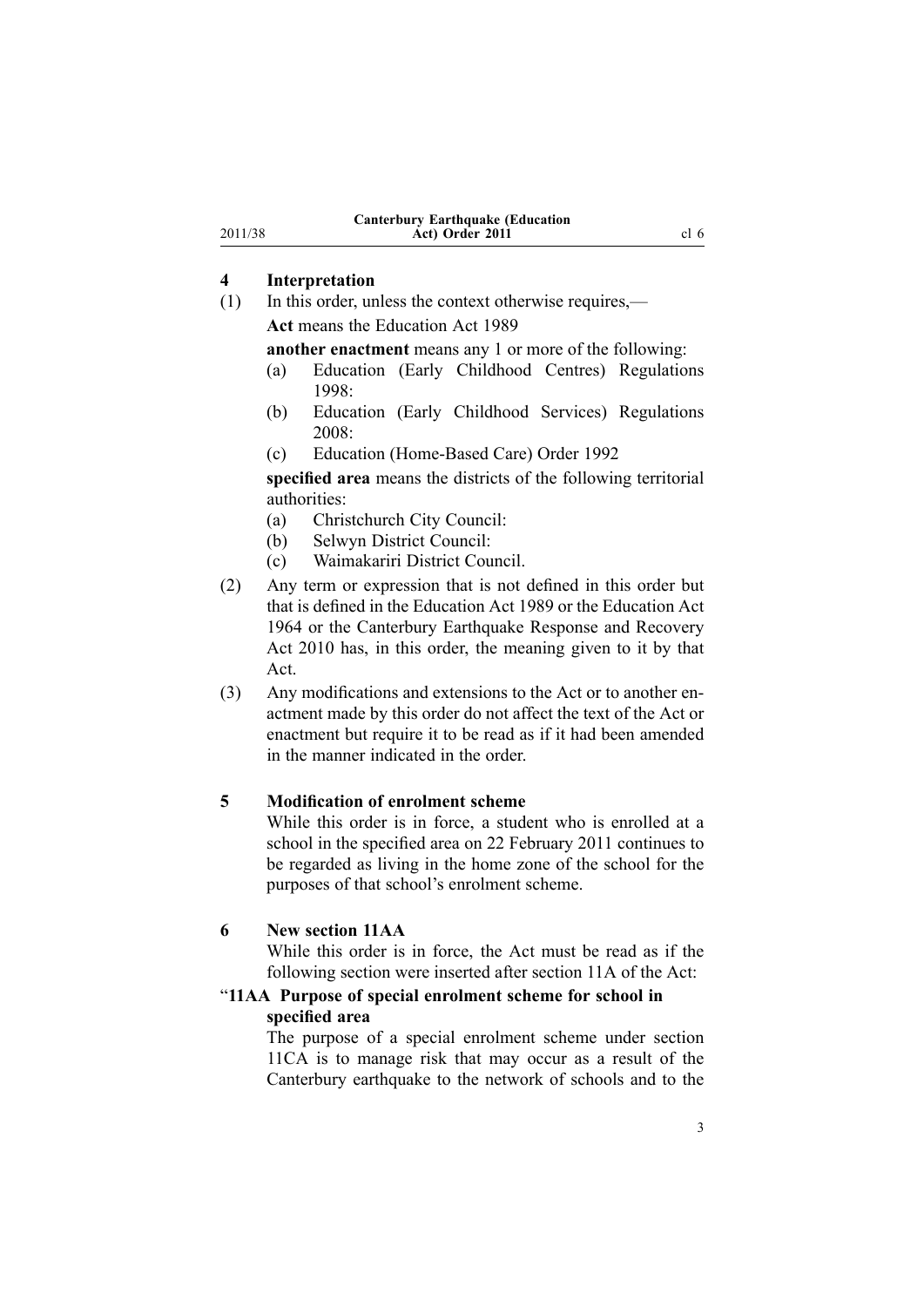<span id="page-3-0"></span>education and welfare of students both within and beyond the specified area."

#### **7 New section 11CA**

While this order is in force, the [Act](http://www.legislation.govt.nz/pdflink.aspx?id=DLM175958) must be read as if the following section were inserted after [section](http://www.legislation.govt.nz/pdflink.aspx?id=DLM177801) 11C of the Act:

#### "**11CA Special enrolment scheme**

- "(1) The Secretary may, for the purpose set out in section 11AA, approve <sup>a</sup> special enrolment scheme for <sup>a</sup> school in the specified area, by written notice to the school's board.
- "(2) A special enrolment scheme approved under subsection (1) may include (without limitation) any 1 or more of the following in relation to the school:
	- "(a) <sup>a</sup> definition of its home zone:
	- "(b) categories or descriptions of students who are to be treated as if they live in the home zone for the purpose of section 11D(1):
	- "(c) <sup>a</sup> method for selecting applicants who live outside the home zone:
	- "(d) procedures and instructions for the operation of the scheme.
- "(3) The school's board must comply with any procedures or instructions for the operation of the scheme that are set out in the scheme.
- "(4) A special enrolment scheme approved under subsection (1)—
	- "(a) commences on the date specified in the notice; and
	- "(b) overrides, until further notice, any other enrolment scheme that the school has; and
	- "(c) may be amended or revoked by the Secretary, by written notice to the board.
- "(5) Sections 11C, 11E to 11N, and 11PA do not apply to <sup>a</sup> special enrolment scheme or to <sup>a</sup> school that has <sup>a</sup> special enrolment scheme."

### **8 New section 65DA**

While this order is in force, the [Act](http://www.legislation.govt.nz/pdflink.aspx?id=DLM175958) must be read as if the following section were inserted after [section](http://www.legislation.govt.nz/pdflink.aspx?id=DLM179510) 65D of the Act: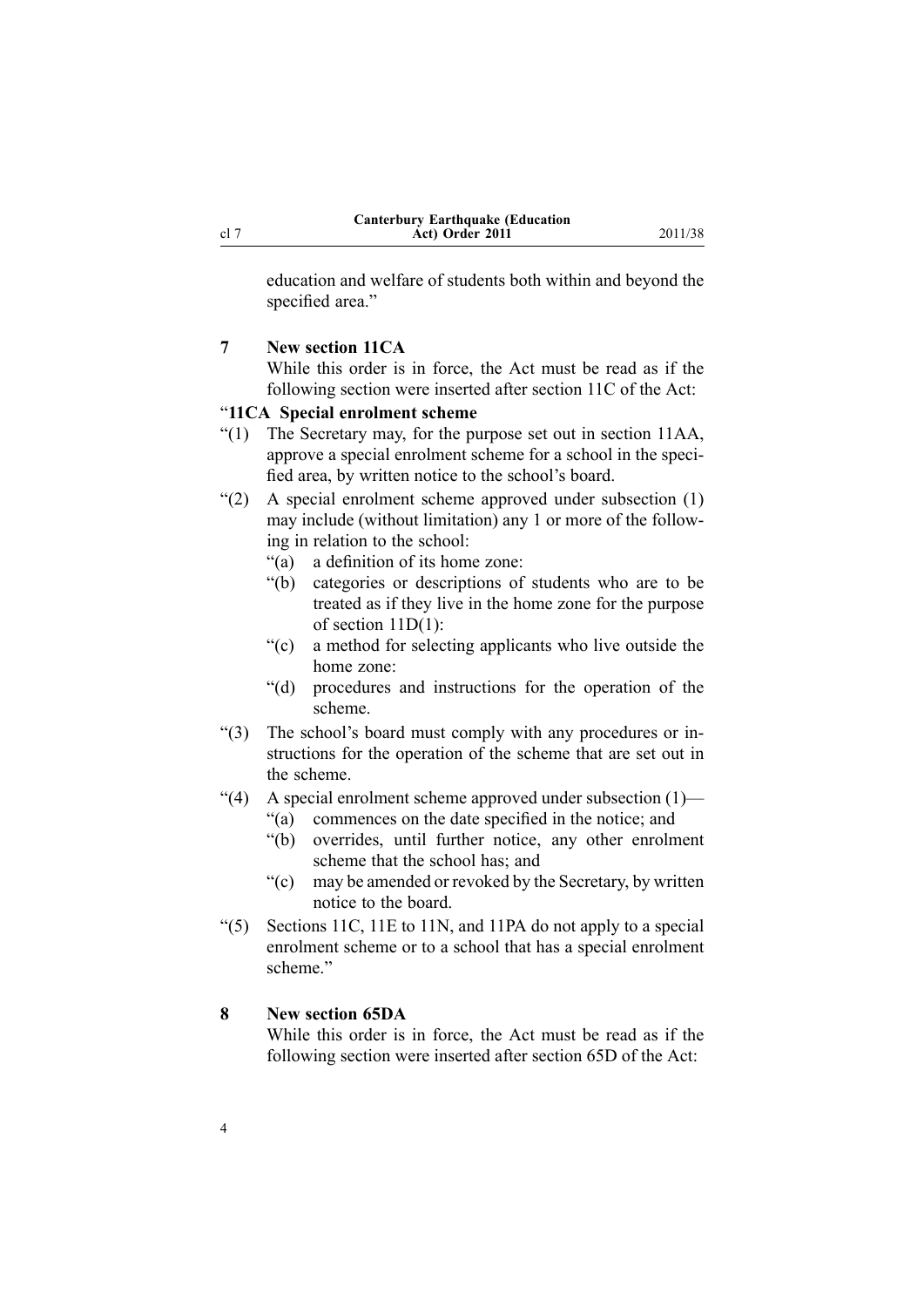| <b>Canterbury Earthquake (Education)</b> |         |
|------------------------------------------|---------|
| Act) Order 2011                          | $cl$ 10 |

#### "**65DA Minister may vary meaning of half-day immediately**

- "(1) The Minister may, by written notice to <sup>a</sup> school's board, authorise the board to apply <sup>a</sup> meaning of half-day that differs from the meaning it has in section  $65B(3)$ , if the Minister is satisfied that such <sup>a</sup> variation is appropriate in the circumstances.
- "(2) An authorisation under subsection (1) must be given either unconditionally or subject to such conditions as the Minister considers appropriate.
- "(3) The Minister may, by written notice to <sup>a</sup> school's board, require the board to operate the school in accordance with <sup>a</sup> meaning of half-day that differs from the meaning it has in section 65B(3), if the Minister is satisfied that the variation and operation are appropriate in the circumstances.
- "(4) A student enrolled at <sup>a</sup> state school must comply with section 25 even if the meaning of half-day is varied under subsection (1) or (3).
- "(5) Subsection (1) or (3) (as the case may be) overrides the provisions in section 77 of the Education Act 1964 concerning the times at which state primary schools are to be kept open."

#### **9 New section 78HA**

<span id="page-4-0"></span>2011/38

While this order is in force, the [Act](http://www.legislation.govt.nz/pdflink.aspx?id=DLM175958) must be read as if the following section were inserted after [section](http://www.legislation.govt.nz/pdflink.aspx?id=DLM180102) 78H of the Act:

#### "**78HA Further purpose of Part in relation to managing risk resulting from Canterbury earthquake**

A further purpose of this Part is to provide for interventions to manage risk that may occur as <sup>a</sup> result of the Canterbury earthquake to the network of schools and to the education and welfare of students both within and beyond the specified area."

#### **10 New section 78IA**

While this order is in force, the [Act](http://www.legislation.govt.nz/pdflink.aspx?id=DLM175958) must be read as if the following section were inserted after [section](http://www.legislation.govt.nz/pdflink.aspx?id=DLM180104) 78I of the Act:

#### "**78IA Further application of interventions to manage risk resulting from Canterbury earthquake**

"(1) In addition to the reasons for interventions set out in section 78I, the Minister or Secretary (as the case may be) may apply any of the interventions described in section  $78I(1)(b)$  to (e)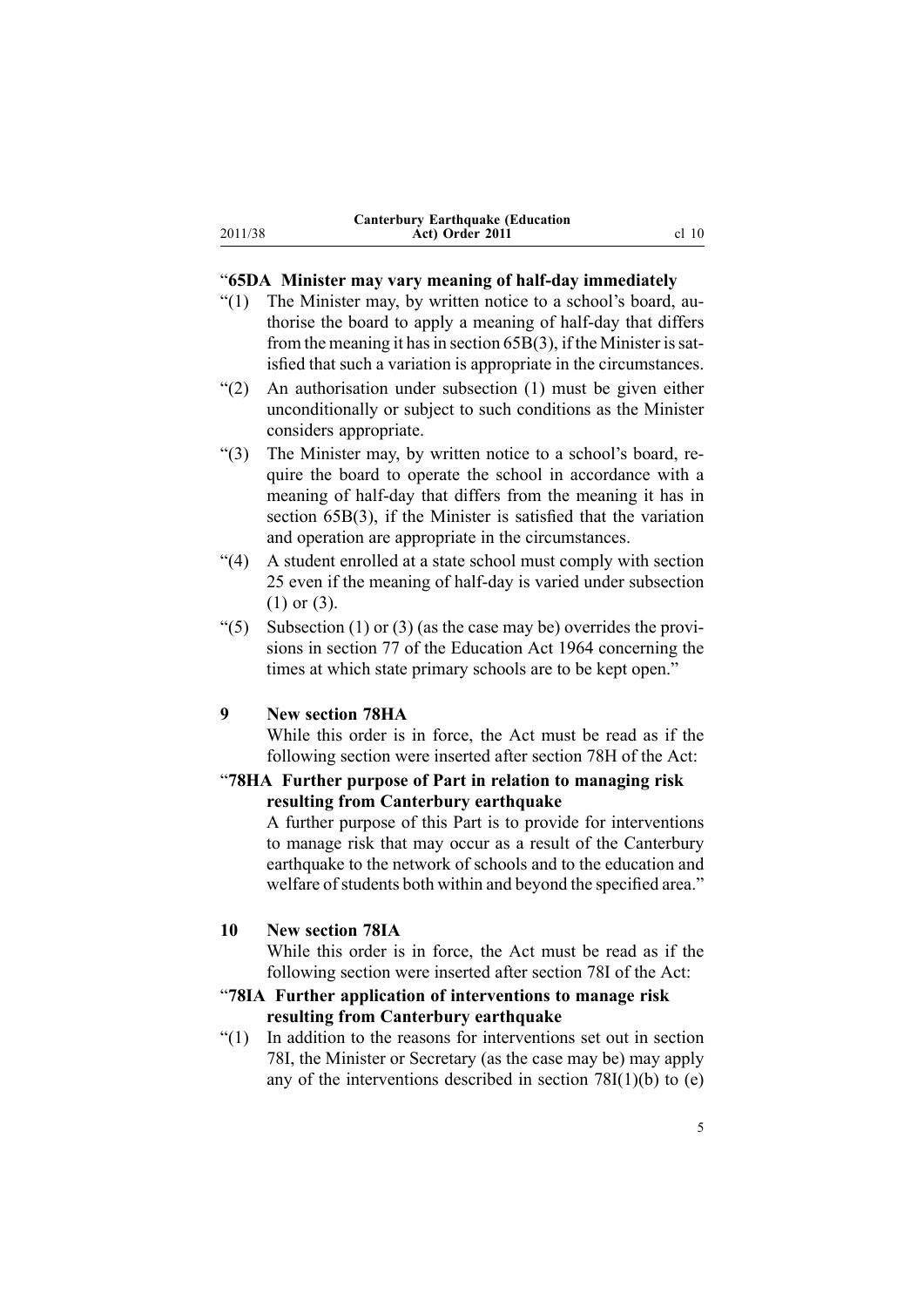| <b>Canterbury Earthquake (Education</b> |
|-----------------------------------------|
| Act) Order 2011                         |

<span id="page-5-0"></span>to <sup>a</sup> school if he or she has reasonable grounds to believe that the intervention is needed to manage risk that may occur as <sup>a</sup> result of the Canterbury earthquake to the network of schools and to the education and welfare of students both within and beyond the specified area.

**Act) Order 2011** 2011/38

- "(2) When applying an intervention for the reasons set out in subclause (1), the Minister or Secretary (as the case may be) must apply whichever intervention he or she considers is reasonable to manage the risk without intervening more than necessary in the affairs of the school.
- "(3) The application of an intervention under this section does not preclude the application of any other intervention, either simultaneously or at any other time."

#### **11 New section 78LA**

While this order is in force, the [Act](http://www.legislation.govt.nz/pdflink.aspx?id=DLM175958) must be read as if the following section were inserted after [section](http://www.legislation.govt.nz/pdflink.aspx?id=DLM180110) 78L of the Act:

#### "**78LA Action plan to manage risk resulting from Canterbury earthquake**

- "(1) The Secretary may, for the purpose set out in section 78HA, approve an action plan for <sup>a</sup> school by written notice to the school's board, if the Secretary is satisfied that such <sup>a</sup> plan is appropriate in the circumstances.
- "(2) When the Secretary has approved an action plan under subsection (1), the school's board—
	- "(a) must implement it in accordance with its terms, unless or until the Secretary directs otherwise; and
	- "(b) must make the plan available as if it were par<sup>t</sup> of the school's charter.
- "(3) Subsections (1) to (3) of section 78L do not apply to an action plan approved by the Secretary under subsection (1) of this section."

#### **12 Exemption with respect to annual report, audit, financial statement, etc**

(1) The board of <sup>a</sup> school in the specified area is exemp<sup>t</sup> from the requirements of [sections](http://www.legislation.govt.nz/pdflink.aspx?id=DLM180157) 87, [87A](http://www.legislation.govt.nz/pdflink.aspx?id=DLM180171), and [87C\(1\)](http://www.legislation.govt.nz/pdflink.aspx?id=DLM180175) of the Act (which relate to the preparation of annual reports, annual fi-

6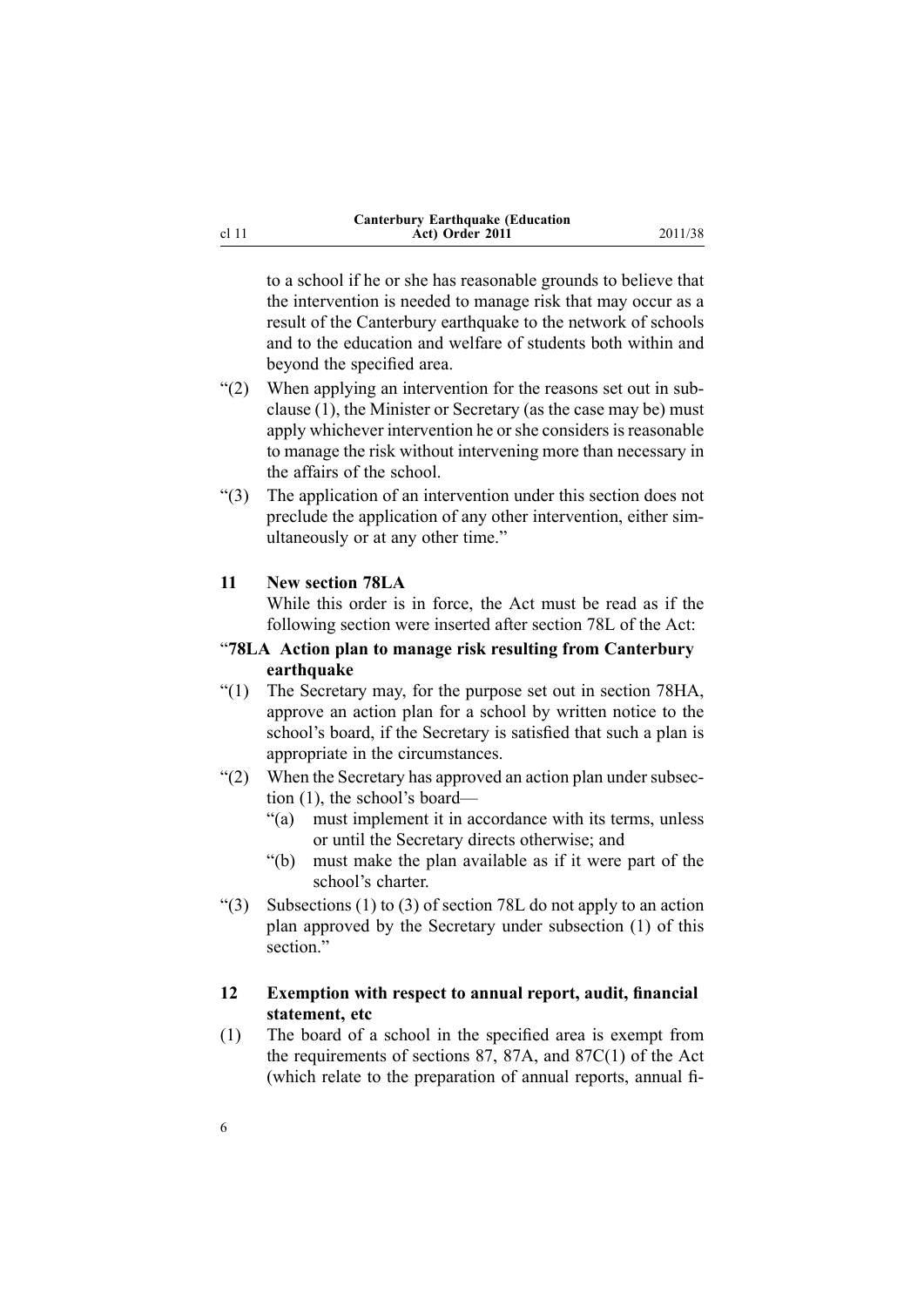<span id="page-6-0"></span>

| <b>Canterbury Earthquake (Education</b> |                  |
|-----------------------------------------|------------------|
| Act) Order 2011                         | cl <sub>13</sub> |

nancial statements and their audit, and the provision of audited annual financial statements to the Secretary) in respec<sup>t</sup> of the financial year ending on 31 December 2010 until it is reasonably practicable for the board to comply with those requirements.

- (2) While this order is in force, the Minister may omit from any repor<sup>t</sup> prepared and presented under [section](http://www.legislation.govt.nz/pdflink.aspx?id=DLM180173) 87B of the Act any information that is not available as <sup>a</sup> result of subsection (1).
- (3) While this order is in force, the Minister is exemp<sup>t</sup> from providing, under section [87C\(2\)](http://www.legislation.govt.nz/pdflink.aspx?id=DLM180175) of the Act, copies of statements that are not available as <sup>a</sup> result of subsection (1).

#### **13 Extension of meaning of home-based education and care service**

While this order is in force, [section](http://www.legislation.govt.nz/pdflink.aspx?id=DLM187091) 309 of the Act must be read, in relation to the specified area, as if the meaning of **home-based education and care service** were extended by substituting the following definition:

"**home-based education and care service** means—

- "(a) the provision by 1 person of education or care, for gain or reward, to fewer than 5 children under the age of 6 (in addition to any child enrolled at school who is the child of the person who provides education or care), in—
	- "(i) their own home; or
	- "(ii) the home of the person providing the education or care; or
	- "(iii) any other home nominated by the parents of the children; or
- "(b) the provision by 2 persons of education or care, for gain or reward, to fewer than 9 children under the age of 6 (in addition to any child enrolled at school who is the child of at least 1 of the persons who provides education or care), in—
	- "(i) the children's own home; or
	- "(ii) the home of at least 1 of the persons providing the education or care; or
	- "(iii) any other home nominated by the parents of the children".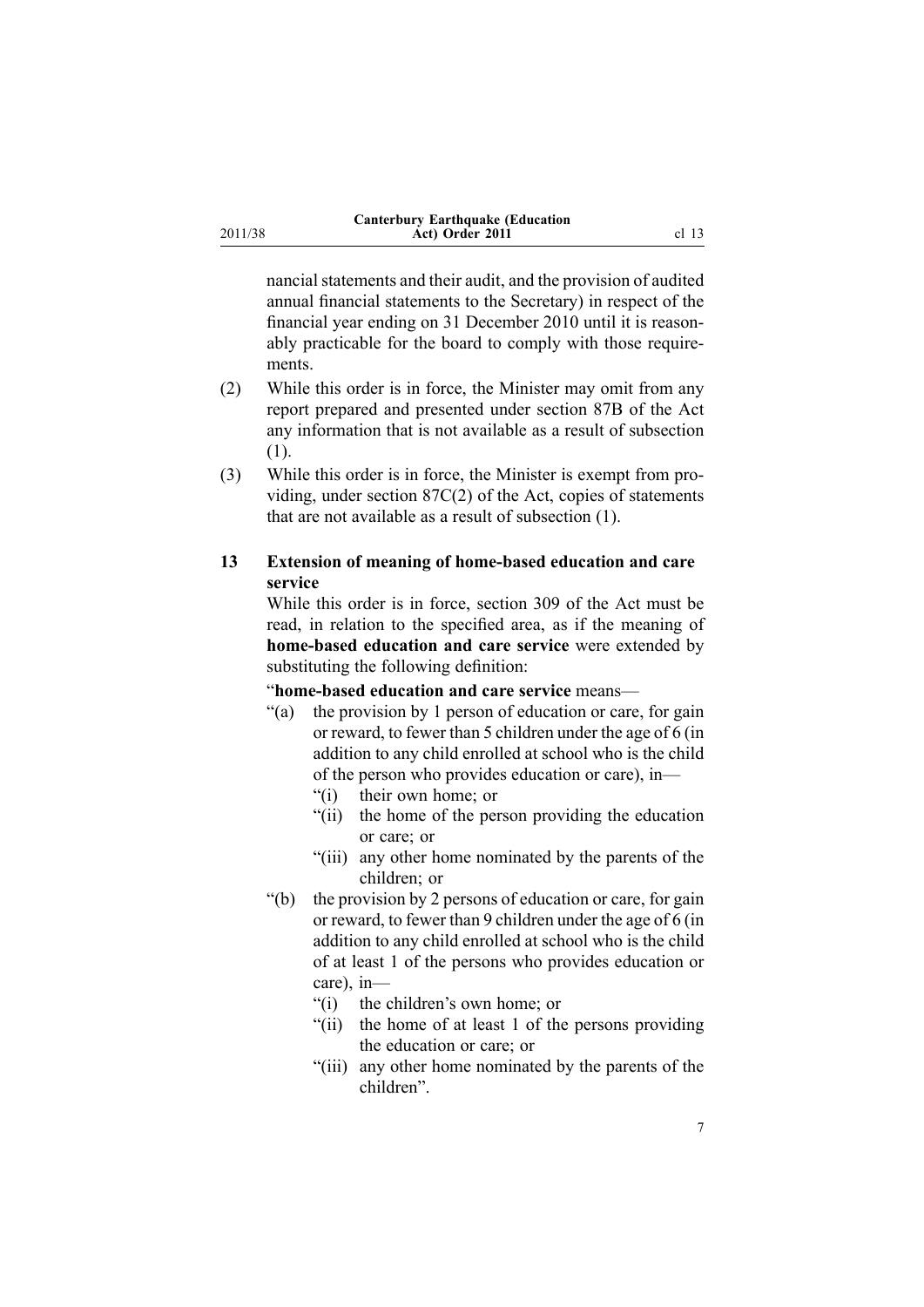| <b>Canterbury Earthquake (Education</b> |  |
|-----------------------------------------|--|
| Act) Order 2011                         |  |

#### <span id="page-7-0"></span>**14 Exemption from regulations made under section 314 or 317**

(1) While this order is in force, the Secretary may exemp<sup>t</sup> from <sup>a</sup> provision of another enactment any of the following that is in the specified area:

- (a) an early childhood education and care centre:
- (b) an early childhood service:
- (c) <sup>a</sup> home-based education and care service.
- (2) An exemption under subclause (1) must be—
	- (a) by written notice to the centre, service, or the service provider of the home-based education and care (as the case may be); or
	- (b) by notice in the *Gazette*, to <sup>a</sup> group of centres, services, or service providers of home-based education and care (as the case may be) in the specified area.
- (3) An exemption under subclause (1) may be made subject to conditions specified in the notice.

#### **15 Modification of Education (Early Childhood Centres) Regulations 1998**

- (1) Without limiting the generality of clause 14, while this order is in force the Secretary may modify the provisions of the [Edu](http://www.legislation.govt.nz/pdflink.aspx?id=DLM247710)cation (Early Childhood Centres) [Regulations](http://www.legislation.govt.nz/pdflink.aspx?id=DLM247710) 1998 in relation to an early childhood education and care centre in the specified area by granting the centre <sup>a</sup> temporary relocation licence, if the centre needs to be relocated temporarily as <sup>a</sup> result of the Canterbury earthquake.
- (2) A licence under subclause (1) may be granted subject to any conditions the Secretary considers appropriate, and conditions specified in the licence may vary in duration, as specified in the licence.

Rebecca Kitteridge, Clerk of the Executive Council.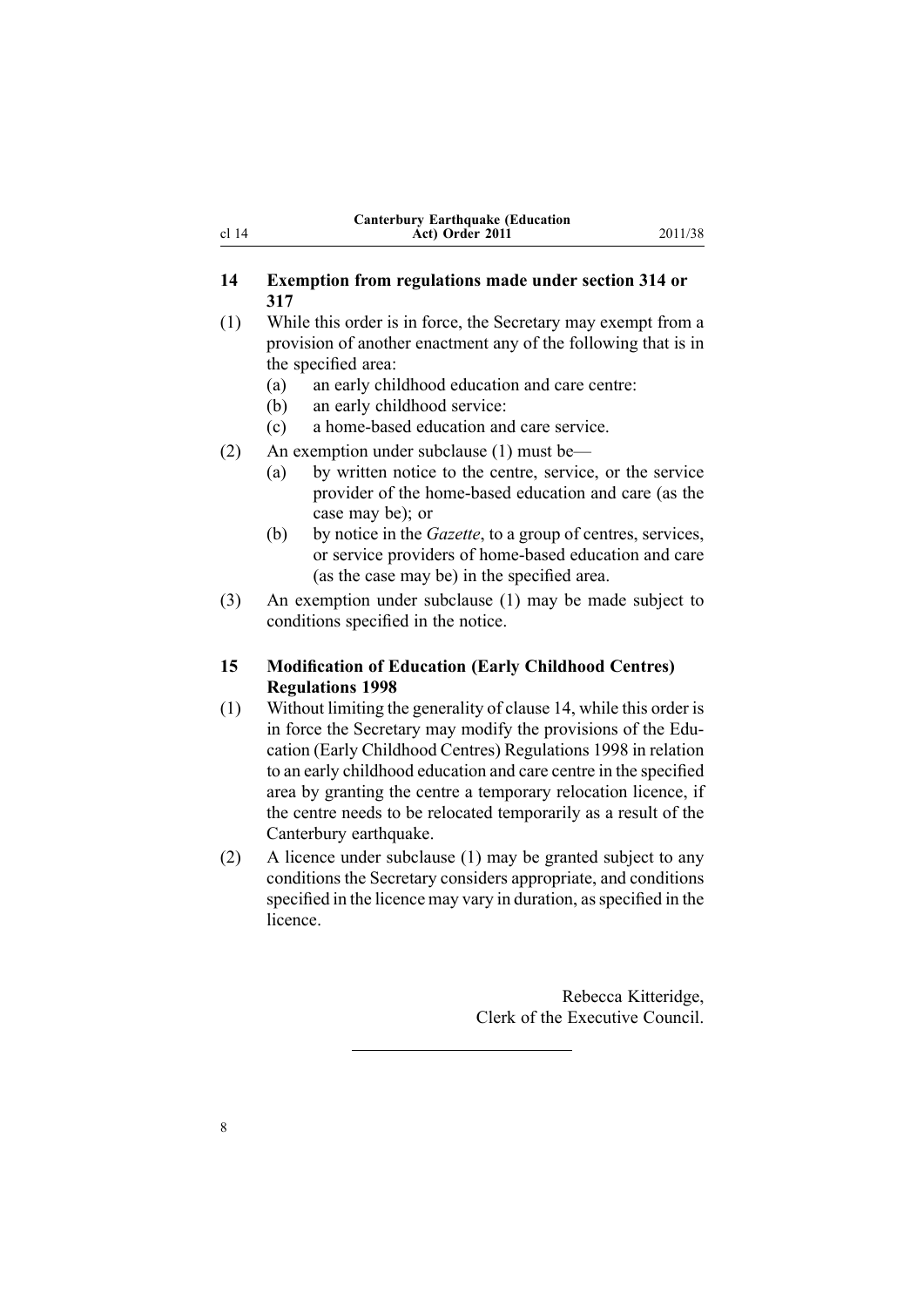#### **Explanatory note**

*This note is not par<sup>t</sup> of the order, but isintended to indicate its general effect.*

This Order in Council, which is deemed to have come into force on 22 February 2011 and expires on the close of 1 April 2012, modifies the operation of the [Education](http://www.legislation.govt.nz/pdflink.aspx?id=DLM175958) Act 1989 (the **Act**) by—

- • allowing students who were attending schools on 22 February 2011 in Christchurch or the Selwyn or Waimakariri Districts (the **specified area**) and who have to relocate temporarily to other places because of the Canterbury earthquake to have <sup>a</sup> right to enrol at those schools (see *[clause](#page-2-0) 5*):
- • providing for special enrolment schemes for schools in the specified area to manage risk to the school network and students' education and welfare (see *[clauses](#page-2-0) 6 and [7](#page-3-0)*):
- • allowing the meaning of "half-day" to be varied immediately by the Minister, without consultation requirements, and require school boards to apply the varied meaning, so as to accommodate necessary variations in the opening and operating hours of schools (see *[clause](#page-3-0) 8*):
- • extending the circumstances in which interventions can be made in schools under [Part](http://www.legislation.govt.nz/pdflink.aspx?id=DLM180100) 7A of the Act to include managing risk to the school network and students' education and welfare that may occur as <sup>a</sup> result of the Canterbury earthquake (see *[clauses](#page-4-0) 9 to 11*):
- • providing temporary exemptions from some financial reporting requirements in [Part](http://www.legislation.govt.nz/pdflink.aspx?id=DLM180130) 8 of the Act (see *[clause](#page-5-0) 12*):
- • allowing home-based education and care services in the specified area to operate with 2 carers and up to 8 children (see *[clause](#page-6-0) 13*):
- • allowing exemption in the specified area from some provisions of the Education (Early Childhood Centres) [Regulations](http://www.legislation.govt.nz/pdflink.aspx?id=DLM247710) [1998](http://www.legislation.govt.nz/pdflink.aspx?id=DLM247710), the Education (Early Childhood Services) [Regulations](http://www.legislation.govt.nz/pdflink.aspx?id=DLM1412500) [2008](http://www.legislation.govt.nz/pdflink.aspx?id=DLM1412500), and the Education [\(Home-Based](http://www.legislation.govt.nz/pdflink.aspx?id=DLM165941) Care) Order 1992 for early childhood education and care centres, early childhood services, and the provision of home-based education and care (see *[clause](#page-7-0) 14*):
	- providing for the granting of temporary relocation licences for early childhood education and care centres in the speci-

2011/38

•